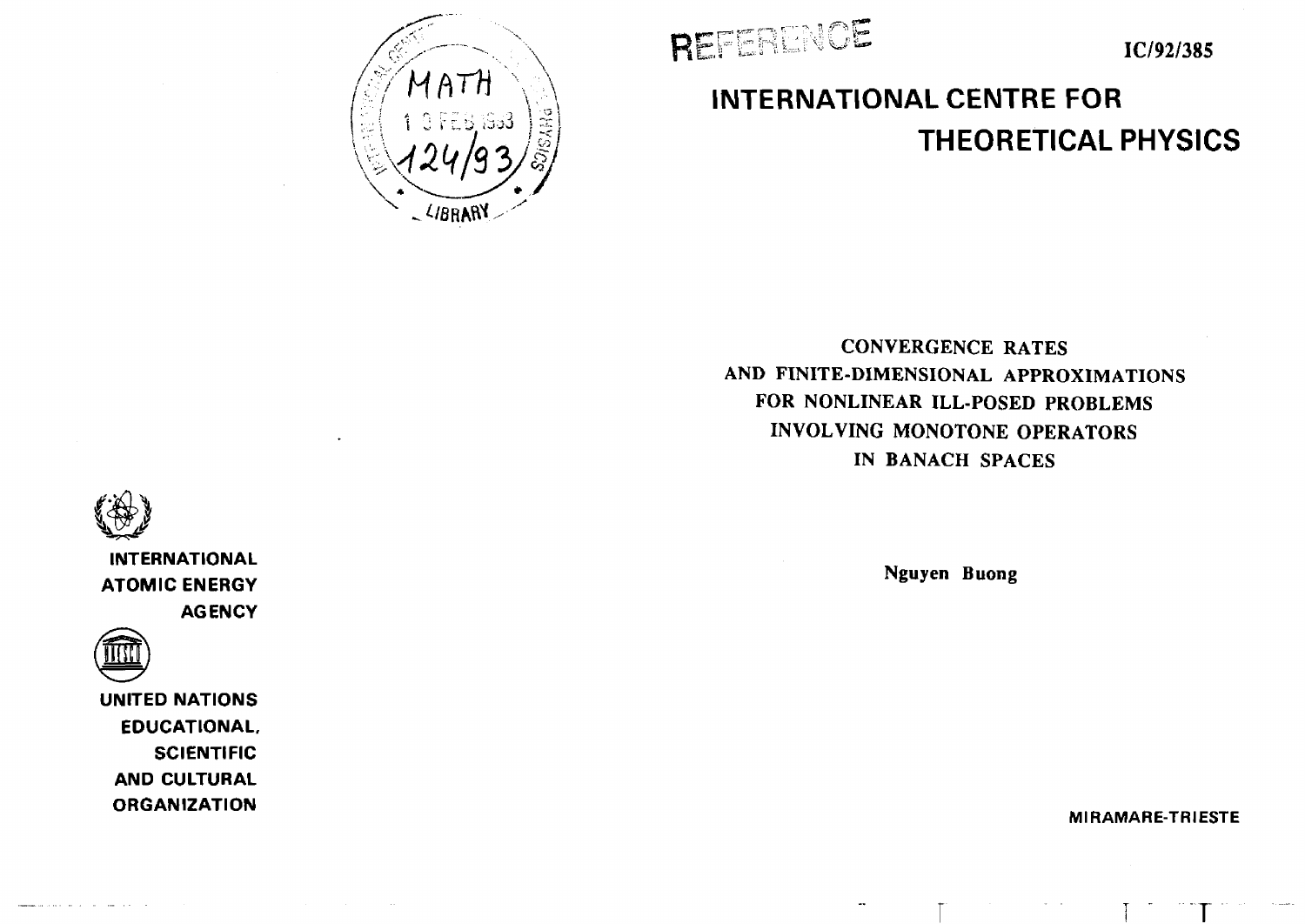and the companion of the companion of the companion of the companion of the companion of the companion of the companion of the companion of the companion of the companion of the companion of the companion of the companion

 $\mathcal{L}_{\text{max}}$  and  $\mathcal{L}_{\text{max}}$  . In the  $\mathcal{L}_{\text{max}}$ 

 $\begin{array}{c} \mathbf{1} \\ \mathbf{1} \\ \mathbf{1} \end{array}$ 

 $\begin{array}{c} \mathbf{1} \\ \mathbf{1} \\ \mathbf{1} \end{array}$ 

 $\begin{array}{c} \mathbf{1} \\ \mathbf{1} \\ \mathbf{1} \end{array}$ 

 $\begin{array}{c} \mathbf{k} \\ \mathbf{k} \\ \mathbf{k} \end{array}$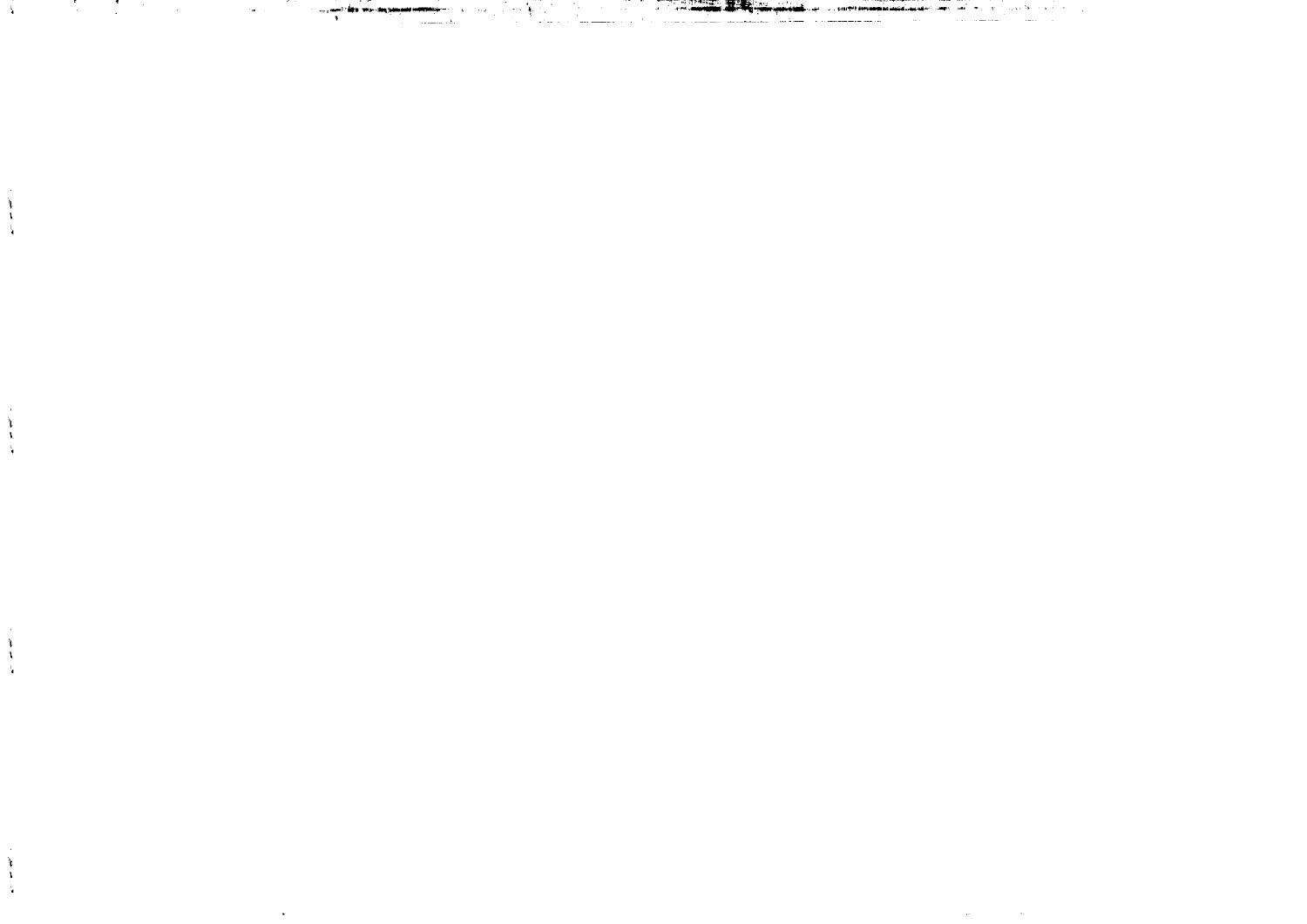#### IC/92/385

#### International Atomic Energy Agency

and United Nations Educational Scientific and Cultural Organization INTERNATIONAL CENTRE FOR THEORETICAL PHYSICS

# **CONVERGENCE RATES AND FINITE-DIMENSIONAL APPROXIMATIONS FOR NONLINEAR ILL-POSED PROBLEMS**

#### **INVOLVING MONOTONE OPERATORS IN BANACH SPACES**

Nguyen Buong \* International Centre for Theoretical Physics, Trieste, Italy.

## ABSTRACT

The purpose of this paper is to investigate convergence rates for an operator version of Tikhonov regularization constructed by dual mapping for nonlinear ill-posed problems involving monotone operators in real reflexive Banach spaces. The obtained results are considered in combination with finite-dimensional approximations for the space. An example is considered for illustration.

#### MIRAMARE - TRIESTE

November 1992

### 1. Introduction

Let *X* be a real reflexive Banach space having the property: *X* and *X'* are strictly convex and weak convergence and convergence of norms of any sequence follow its strong convergence;  $X^*$  - its dual. For the sake of simplicity norms of *X* and *X*<sup>\*</sup> we denote by one symbol  $\| \cdot \|$ . We write  $(z^*, z)$  instead of  $x^*(x)$  for  $x^* \in X^*$  and  $x \in X$ . Let A be a monotone continuous and bounded operator with domain  $D(A) = X$  and range  $R(A) \subseteq X^*$  and let  $f_0$  be a fixed element of *R(A).*

Without additional conditions on the structure of *A,* as strongly or uniformly monotone property, the problem

$$
A(x) = f_0 \tag{1.1}
$$

is an ill-posed one. By this we mean that solutions of (1.1) do not depend continuously on the data  $(A, f_0)$ . To solve it we have to use stable methods. An widely used and effective method is Tikhonov regularization that consists of minimizing a some functional depending on a parameter. For the class of problems involving monotone operators there esists another version of Tikhonov regularization that consists of solving the equation

$$
A_h(x) + \alpha U^*(x) = f_{\delta}, \qquad (1.2)
$$

where  $(A<sub>k</sub> f<sub>6</sub>)$  are approximations for  $(A<sub>k</sub> f<sub>0</sub>)$  such that  $A<sub>k</sub>$  are monotone

**T**

 $\|A_h(x) - A(x)\| \le h\|x\|, \forall x \in X,$ 

 $||f_{\delta}-f_0|| \leq \delta,$ 

 $\mathbf{I}$ 

**Contractor** 

Permanent address: Institute of Computer Science, Lieugiai-Badinh, P.O. Box 634, BoHo, Hanoi 10000, Vietnam.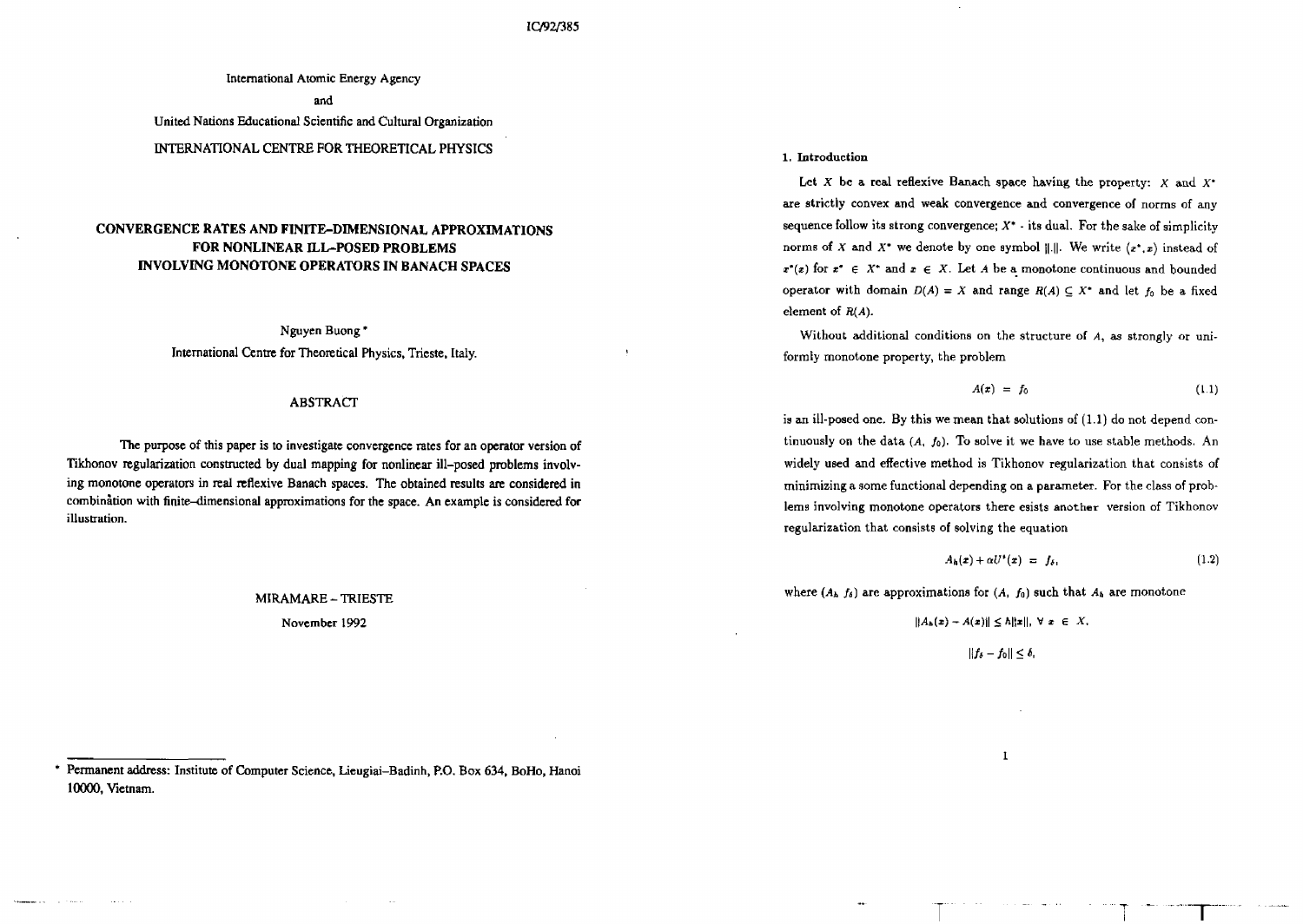with well-known levels  $(\delta, h) \rightarrow 0$ . The parameter  $\alpha$  is called parameter of regularization. Here  $U^*$  is a dual mapping of  $X$  satisfying the condition

المائيون المعرفة المواد المعادلات.<br>المائيون المعرفة المواد المعادلات

$$
\langle U''(x), x \rangle = \|x\|^r, \|U''(x)\| = \|x\|^{s-1}, s \ge 2.
$$

If  $s = 2$ , the algorithm (1.2) was considered in [2, 14]. In the case of Hilbert space  $U'(x) = I$ , I denotes an identical operator, it was studied in [3]. If s is arbitrary number such algorithm was investigated in [15] under the conditions

$$
\langle U^*(x) - U^*(y), \ z - y \rangle \ge m||x - y||^*, \ m > 0,
$$
\n(1.3)

$$
||U''(x) - U''(y)|| \leq C(R)||x - y||^{\theta}, \ 0 < \theta \leq 1,\tag{1.4}
$$

where  $c(R)$ ,  $R > 0$ , is a positive increasing function on  $R = max{||x||, ||y||}$ .

÷.

It is indicated in [2, 15] that if *Ai,* are monotone and hemi-continuous Equation (1.2) has a unique solution, henceforth denoted  $x_a^{h\delta}$ , and if  $h/\alpha$ ,  $\delta/\alpha \to 0$  as  $\alpha \to 0$  then the sequence  $\{x_{\alpha}^{h\delta}\}$  converges to a solution  $x_0$  of (1.1)

#### $||x_0|| = min_{x \in S_0} ||x||$ ,

where  $S_0$  denotes the set of all solutions of (1.1)  $(S_0 \neq \emptyset)$ . Moreover, the solution  $x_i^{h\delta}$  may be approximated by a solution of the finite-dimensional problem

$$
A_h^n(x) + \alpha U^m(x) = f_h^n,
$$
\n(1.5)

where  $A_h^n = P_n^* A_h P_n$ ,  $U^{*n}(x) = P_n^* U^* P_n(x)$ , and  $f_b^n = P_n^* f_b$ ,  $P_n$  denotes a projection from *X* onto its subspace  $X_n$ ,  $P_n^*$  is the adjoint of  $P_n$ . For each  $\alpha > 0$  Equation (1.5) has a unique solution  $x_a^{h\delta n}$  and if

$$
X_n \subset X_{n+1}, \ \forall n, \ P_n x \to x, \ \forall \ x \in X \ (\|P_n\| = 1),
$$

the sequence  $\{x^{h\delta n}_n\}$  converges to  $x^{h\delta}_n$ , as  $n \to +\infty$  (see [14]). It is very important for computation to know convergence rates for the sequence  $\{x_n^{h\delta}\}$ ; whether

$$
\lim_{\alpha, \ \lambda, \ \theta \to \infty} x_{\alpha}^{h\delta n} = x_0
$$

and convergence rates of the sequence  $\{x_a^{h\delta n}\}.$ 

Note that the above questions were stated and studied in [6, 8] for linear ill-posed problems and in [11, 12] for nonlinear ones for variational method of Tikhonov regularization. These pcbblans were also considered in [4, 5] by the author for the problems with monotone operators in Hilbert spaces. Here we generalize this results for Banach spaces.

Later, the symbols  $-$  and  $\rightarrow$  denote weak convergence and convergence in norm, respectively.

In the following section we suppose that all the above conditions are satisfied.

#### 2. Main results.

**f**

Firstly, we prove a result above convergence rates for  $\{x_{\alpha}^{M}\}.$ 

*Theorem 8.1.* If the following conditions hold: (i)  $A_k$  are Frechet differentiable at a some neighbourhood of  $x_0$   $s-1$ -times if  $s = [s]$  - the integer part of s,  $[s]$ -times if  $s \neq [s]$ ,

(ii) there exists a constant *L* such that

$$
||A_h^{(k)}(x_0)-A_h^{(k)}(x)|| \leq \tilde{L}||x_0-x||, \ \forall \ x \in S(x_0,r),
$$

 $k = s - 1$  if  $s = [s], k = [s]$  if  $s \neq [s]$ , and if  $[s] \geq 3$   $A_{\lambda}^{(3)}(x_0) = ... = A_{\lambda}^{(s)}(x_0) = 0$ , where  $S(x_0,r)$  is a ball with centre  $x_0$  and radius  $r > 0$ ,

(iii) there exist elements  $z_h$  such that

#### $A_h''(x_0)x_h = U''(x_0)$

and if  $s = [s]$  then  $\tilde{L}||z_h|| < m\epsilon$ .

Then, if  $\alpha$  is chosen as  $\alpha = O((h + \alpha)^{\mu})$ ,  $0 < \mu < 1$ , we obtain

$$
||x_{\alpha}^{h\delta}-x_0||=O((h+\delta)^{\theta}), \ \theta=\min\{(1-\mu)/(s-1), \ \mu/s\}
$$

*Proof.* From (1.1) and (1.3) it follows

$$
m||z_{\alpha}^{h\delta}-x_0||^s \leq ( \delta + h||x_0||) ||x_{\alpha}^{h\delta}-x_0|| + \alpha \langle U^s(x_0), x_0-x_{\alpha}^{h\delta} \rangle.
$$

From here and condition (iii) of the theorem we can write

$$
m||x_{\alpha}^{h\delta}-x_0||^{\epsilon} \leq (\delta+h||x_0||)||x_{\alpha}^{h\delta}-x_0||+\alpha\langle z_h, A_h'(x_0)(x_0-x_{\alpha}^{h\delta})\rangle. \qquad (2.1)
$$

If  $s = [s]$ , since  $A_{\lambda}$  are  $s - 1$  - times Frechet differentiable at  $x_0$  and  $A_{\lambda}^{(2)}(x_0) =$ ... =  $A_{\lambda}^{(s-1)}(x_0) = 0$ , we have

$$
A_h'(x_0)(x_0-x_\alpha^{h\delta})=A_h(x_0)-A_h(x_\alpha^{h\delta})+r_\alpha^{h\delta}
$$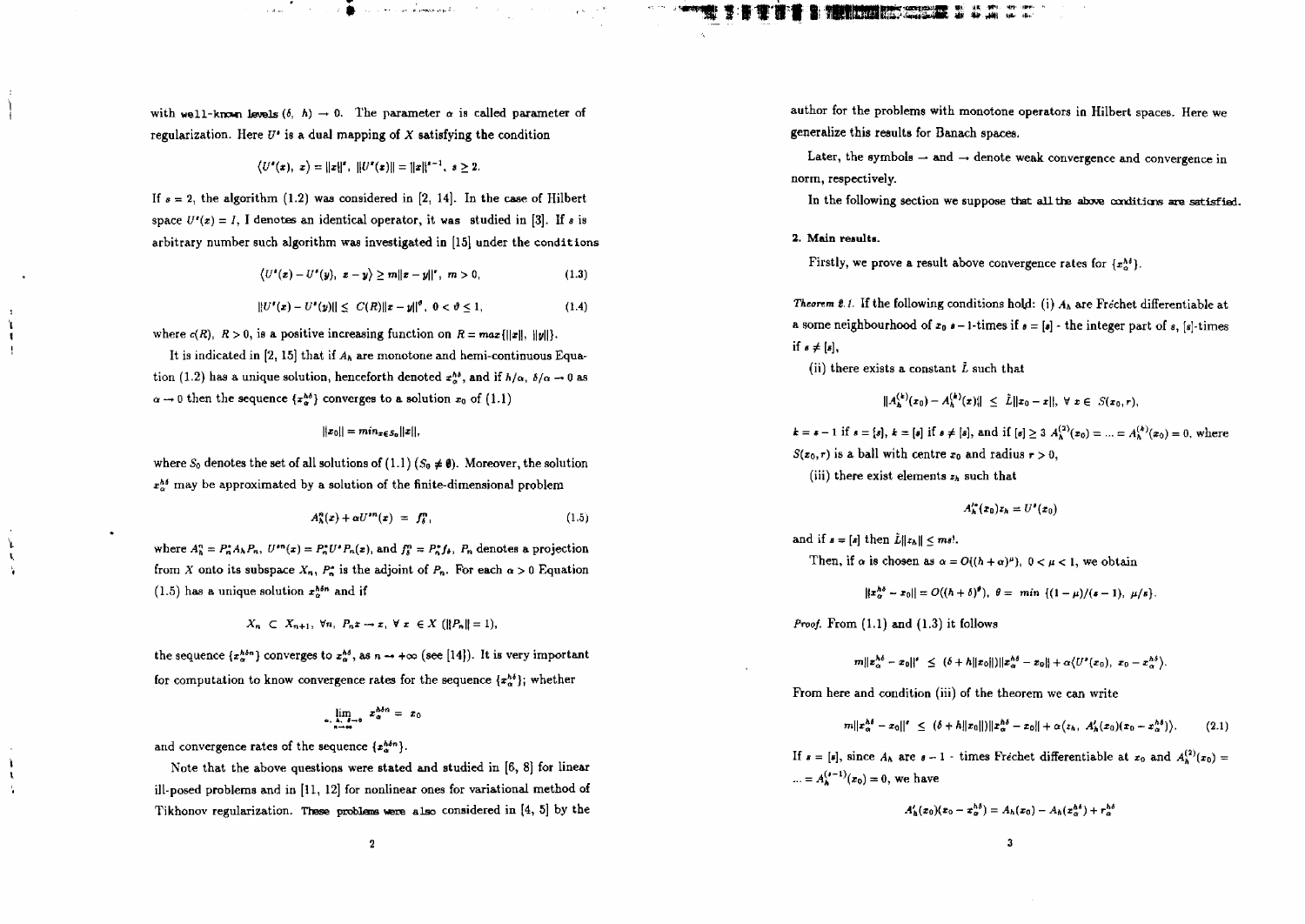with

$$
||r_\alpha^{h\delta}|| \leq \frac{\bar{L}}{s!}||x_\alpha^{h\delta}-x_0||^{\bullet}.
$$

Together with (2.1) this inequality gives us

 $\alpha(m-\frac{\hat{L}}{a}||z_h||)||x_a^{h\delta}-x_0||^s \leq ( \delta + h||x_a^{h\delta}-x_0||+$  $\alpha(\delta + h||x_0|| + \alpha||x^{h\delta}_\alpha||).$ 

Using the relation in [10]:

 $a, b, c \geq 0, p > q, a^p \leq ba^q + c \Longrightarrow a^p$ 

we obtain

$$
|x_{\alpha}^{h\delta}-x_0||=O((h+\delta)^{\theta}), \quad \theta=min((1-\mu)^{1/(\theta-1)}, \ \mu/s
$$

If  $s \neq [s]$ , then

$$
||r_{\alpha}^{h\delta}|| \leq \frac{L}{([s]+1)!}||x_{\alpha}^{h\delta}-x_0||^{[s]+1}.
$$

and we have the estimate

$$
\alpha(m-\frac{\tilde{L}}{(|s|+1)!}||x_h||||x_{\alpha}^{h\delta}-x_0||^{[s]+1-s})||x_{\alpha}^{h\delta}-x_0||^s \leq ( \delta + h||x_{\alpha}^{h\delta}-x_0||+\\ \alpha(\delta + h||x_0|| + \alpha||x_{\alpha}^{h\delta}||^{s-1}).
$$

Since  $x_{\alpha}^{h\delta} \to x_0$  as  $h/\alpha$ ,  $\delta/\alpha \to 0$  and  $[s]+1-s>0$ 

$$
m - \frac{\tilde{L}}{([s]+1)!} ||z_h|| ||x_{\alpha}^{h\delta} - x_0||^{[s]+1-s} > 1/2
$$

for sufficiently small *a.* This remark completes the proof of the theorem. Q.E.D.

If X is a Hilbert space, then  $U' = I$ ,  $s = 2$ ,  $m = 1$ ,  $\theta = 1$  and  $c(R) = 1$ . For the spaces of Lebegue's type  $l_p$ ,  $L_p$ ,  $W_m^p$ ,  $p > 1$  we can construct  $U^*$  satisfying the conditions  $(1.3)$  and  $(1.4)$  (see [1]):

$$
1 < p < 2 : s = 2, m = p - 1, c(\rho) = p2^{2p-1}e^p L^{p-1},
$$

$$
e = \max \{2^p, 2\rho\}, \ 1 < L < 3.18, \ \vartheta = p - 1;
$$

$$
2 < p : s = p, m = 2^{2-p}/p, c(\rho) = 2^p \rho^{p-2} \{p[p-1 + max\{p, L\}]\}^{-1}, \ \vartheta = 1.
$$

In the case of Hilbert spaces and Banach spaces with  $s = 2$  the requirement of zero for Pre'chet derivative is redundant. The case *t >* 2 will be illustrated

in next section. Condition (iii) of the theorem was proposed to investigate convergence rates of regularized solutions for variational method of Tikhonov regularization (see [7]). It is easy to see that if *A* is shaperly known and Frechet differentiable, we can formulate the theorem by replacing *A\** by *A. It A* is not sufficiently smooth in sense of Frechet, we have to approximate it by sufficiently smooth  $A_h$ .

*Theorem S,2.* If the following conditions hold:

(i) conditions (i) and (ii) of Theorem 2.1 at some neighbourhood of  $S_0$ ,

(ii)  $\alpha = \alpha(h, \delta, n) \rightarrow \text{such that } h/\alpha, \delta/\alpha \rightarrow 0 \text{ and }$ 

 $\gamma_n + \alpha^{-1} \to 0.$ 

Then the sequence  $\{x_a^{h\delta n}\}$  converges to  $x_0$ .

*Proof,* By (1.1) and (1.5)

$$
A_h^n(x_0^{h\delta n}) - A_h^n(x_0^n) + \alpha(U^{m}(x_0^{h\delta n}) - U^{m}(x_0^n)) =
$$

$$
f_3^n - A_h^n(x_0^n) - \alpha U^{rn}(x_0^n) - f^n + P_n^n A(x_0), \ x_0^n = P_n x_0, \ f^n \approx P_n^n f.
$$

Thus

$$
\alpha \langle U^*(x_a^{h\delta n}) - U^*(x_0^n), x_a^{h\delta n} - x_0^n \rangle \leq (\delta + h ||x_0||) ||x_a^{h\delta n} - x_0^n|| + \qquad (2.2)
$$

$$
\langle A_h(x_0)-A_h(x_0^n), x_\alpha^{h\delta n}-x_0^n\rangle+\alpha\langle U^*(x_0^n), x_0^n-x_\alpha^{h\delta n}\rangle.
$$

If  $s = [s]$ , we can write

$$
A_h(x_0^n) - A_h(x_0) = A'_h(x_0)(P_n - I)x_0 + r_h^n
$$

with

Ą.

$$
||r_h^n|| \leq \frac{L}{s!}||(I-P_n)x_0||^s.
$$

 $\mathbf{z}$ 

Then we have

$$
\alpha m ||x_{\alpha}^{h\delta n} - z_0^n||^s \leq (\delta + h||x_0|| + ||A_h'(x_0)(I - P_n)x_0|| + \frac{L}{s!}||(I - P_n)x_0||^s)
$$
(2.3)  

$$
||x_{\alpha}^{h\delta n} - x_0^n|| + \alpha \langle U^s(x_0^n), x_0^n - x_{\alpha}^{h\delta n} \rangle.
$$

Together with the conditions of the theorem this inequality gives us that the sequence  $\{x^{h\delta n}_{\alpha}\}$  is bounded. Without loss of generality, let  $x^{h\delta n}_{\alpha} - x_1$  as *h*, *b*,  $\alpha \rightarrow$ 0 and  $n \rightarrow +\infty$ . Now, we write the monotone property for  $A^n = P^n_A A P_n$  as

$$
\left\langle A^{n}(x^{n})-A^{n}(x_{\alpha}^{h\delta n}), x^{n}-x_{\alpha}^{h\delta n}\right\rangle \geq 0, \forall x \in X, x^{n}=P_{n}x.
$$

**f"**

 $\overline{4}$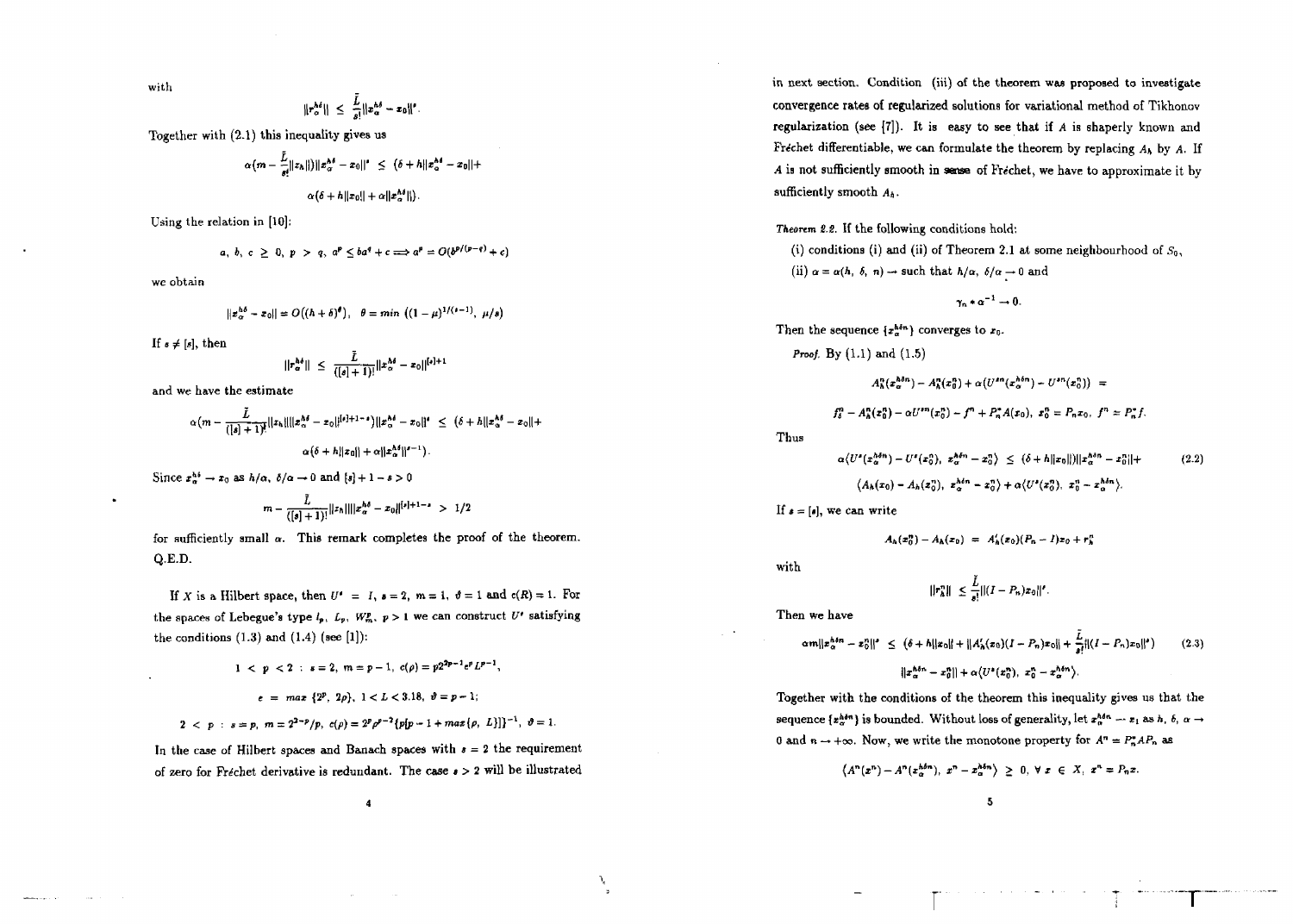As  $P_n^* P_n^* = P_n^*$ , the last inequality may be written by the form

$$
\langle A(x^n) - A^n(x_n^{\lambda\delta n}), x^n - x_n^{\lambda\delta n} \rangle \geq 0.
$$

From here and (1.5) it implies

$$
h||x_\alpha^{h\delta}||||x^\alpha-x_\alpha^{h\delta n}||+\langle A(x^n)-f_\delta^n,\;x^n-x_\alpha^{h\delta n}\rangle.
$$

 $\alpha \|x\| \|x^n - x_\alpha^{\text{Min}}\| \geq 0.$ 

Passing h,  $\delta$ ,  $\alpha \to 0$  and  $n \to +\infty$  in this inequality we obtain

$$
\langle A(x)-f, x-x_1\rangle \geq 0, \forall x \in X.
$$

By Minty's lemma  $x_1 \in S_0$ . By (2.2) and (1.3) we also have  $||x_1|| \le ||x_0||$ ,  $\forall x_0 \in S_0$ . Since  $S_0$  is a convex and closed subset of a strictly convex Banach space  $X$ , then  $x_1 = x_0$ . Consequently, entire sequence  $\{x_a^{h\delta n}\}\$  converges weakly to  $x_0$ . The inequality (2.2) also gives us that  $\|\mathbf{z}_a^{Min}\| \to \|x_0\|$ . Now, the property of X guarantees the strong convergence of the sequence  $\{x_a^{h\delta n}\}$  to  $x_0$ .

If  $s \neq [s]$ , then the term  $\frac{k}{2} ||(I - P_n)z_0||^s$  will be placed by  $\frac{L}{(|i|+1)!}||(I - P_n)z_0||^{s}$ in (2.3) and the process of proof of the theorem will be entirely repeated. Q.E.D.

Now, we shall prove a result about convergence rates for the sequence  $\{x_a^{h\ell n}\}$ .

*Theorem 2.S.* If the following conditions hold:

(i) conditions (i)-(iii) of theorem 2.1 and

(ii)  $\alpha$  is chosen as  $\alpha = O((h + \delta)^{1/2} + \gamma_n^{\phi})$ 

Then

$$
||x_0^{h\delta n}-x_0|| = O((h+\delta)^{1/4}+\gamma_n^{\delta/2}).
$$

*Proof.* Since

$$
||A_{\lambda}(x_0) - A_{\lambda}(x_0^{\alpha})|| \leq h||x_0|| + \delta + ||f_{\delta} - A_{\lambda}(x_0^{\alpha})||,
$$
  

$$
U^s(x_0^{\alpha}), x_0^{\alpha} - x_{\alpha}^{M\alpha} \rangle = \langle U^s(x_0^{\alpha}) - U^s(x_0), x_0^{\alpha} - x_0 \rangle + \langle U^s(x_0), x_0^{\alpha} - x_{\alpha}^{M\alpha} \rangle
$$
  

$$
\leq C(R) ||(I - P_{\alpha})x_0||^{\beta} + \langle U^s(x_0), x_0^{\alpha} - x_{\alpha}^{M\alpha} \rangle
$$

the inequality (2.2) gives

 $|\alpha m||x_0^{h\delta n}-x_0^n||^2 \leq 2(\delta+h||x_0||+||f_{\delta}-A_h(x_0^n)||^2)$ 

$$
\frac{1}{2} \frac{1}{2} \frac{1}{2} \frac{1}{2} \frac{1}{2} \frac{1}{2} \frac{1}{2} \frac{1}{2} \frac{1}{2} \frac{1}{2} \frac{1}{2} \frac{1}{2} \frac{1}{2} \frac{1}{2} \frac{1}{2} \frac{1}{2} \frac{1}{2} \frac{1}{2} \frac{1}{2} \frac{1}{2} \frac{1}{2} \frac{1}{2} \frac{1}{2} \frac{1}{2} \frac{1}{2} \frac{1}{2} \frac{1}{2} \frac{1}{2} \frac{1}{2} \frac{1}{2} \frac{1}{2} \frac{1}{2} \frac{1}{2} \frac{1}{2} \frac{1}{2} \frac{1}{2} \frac{1}{2} \frac{1}{2} \frac{1}{2} \frac{1}{2} \frac{1}{2} \frac{1}{2} \frac{1}{2} \frac{1}{2} \frac{1}{2} \frac{1}{2} \frac{1}{2} \frac{1}{2} \frac{1}{2} \frac{1}{2} \frac{1}{2} \frac{1}{2} \frac{1}{2} \frac{1}{2} \frac{1}{2} \frac{1}{2} \frac{1}{2} \frac{1}{2} \frac{1}{2} \frac{1}{2} \frac{1}{2} \frac{1}{2} \frac{1}{2} \frac{1}{2} \frac{1}{2} \frac{1}{2} \frac{1}{2} \frac{1}{2} \frac{1}{2} \frac{1}{2} \frac{1}{2} \frac{1}{2} \frac{1}{2} \frac{1}{2} \frac{1}{2} \frac{1}{2} \frac{1}{2} \frac{1}{2} \frac{1}{2} \frac{1}{2} \frac{1}{2} \frac{1}{2} \frac{1}{2} \frac{1}{2} \frac{1}{2} \frac{1}{2} \frac{1}{2} \frac{1}{2} \frac{1}{2} \frac{1}{2} \frac{1}{2} \frac{1}{2} \frac{1}{2} \frac{1}{2} \frac{1}{2} \frac{1}{2} \frac{1}{2} \frac{1}{2} \frac{1}{2} \frac{1}{2} \frac{1}{2} \frac{1}{2} \frac{1}{2} \frac{1}{2} \frac{1}{2} \frac{1}{2} \frac{1}{2} \frac{1}{2} \frac{1
$$

$$
+ \alpha C(R)\gamma_n^{\theta} \Big) \|x_n^{\Delta t_n} - x_0^n\| + \alpha \langle U^s(x_0), x_0^n - x_0^{\Delta t_n} \rangle.
$$
  
\nThus  
\n
$$
\alpha m \|x_n^{\Delta t_n} - x_0^n\|' \leq 2(\delta + h \|x_0\| + \|f_{\delta} - A_h(x_0^n)\| + \alpha \langle C(R)\gamma_n^{\theta} \rangle \|x_0^{\Delta t_n} - x_0^n\| + \alpha \|x_0\|^2 \gamma_n + \alpha \langle U^s(x_0), x_0 - x_0^{\Delta t_n} \rangle.
$$
  
\nIf  $s = [s]$ , as  
\n
$$
\|f_{\delta} - A_h(x_0^n)\| \leq \delta + \|A(x_0) - A_h(P_n x_0)\|
$$
\n
$$
\leq \delta + h \|x_0\| + \|A_h(x_0) - A_h(P_n x_0)\|
$$
\n
$$
\leq O(\delta + h + \|A_h(x_0)||\gamma_n)
$$
  
\nand  
\n
$$
\langle U^s(x_0), x_0 - x_0^{\Delta t_n} \rangle = \langle x_h, A'_h(x_0)(x_0 - x_0^{\Delta t_n}) \rangle
$$
\n
$$
\leq \langle x_h, A_h(x_0) - A_h(x_0^{\alpha}) \rangle + \frac{\tilde{L}}{s!} \|x_0^{\Delta t_n} - x_0^n\|^2 \|x_k\|
$$
\nwe have  
\n
$$
\alpha m \|x_0^{\Delta t_n} - x_0^n\|' \leq O(\delta + h + \alpha \gamma_n^{\theta}) \|x_0^{\Delta t_n} - x_0^n\|
$$
\n
$$
+ \alpha O(\delta + h + \gamma_n^{\theta} + \alpha).
$$
  
\nIf  $s \neq [s]$ , the left-hand side of this inequality is  
\n
$$
\alpha \left( m - \frac{\tilde{L}}{([s] + 1))!} \|x_h\| \|x_0^{\Delta t_n} - x_0^n\| |a|^{1+1-s} \rangle \|x_0^{\Delta t_n} - x_0^n\|
$$
  
\nTherefore  
\n
$$
||x_0^{\Delta t_n} - x_0^n|| = O((\delta + h)^{1/4} + \gamma_n^{\theta/2}).
$$
  
\nThen  
\n
$$
||x_0^{\Delta t_n} - z_
$$

$$
\int_0^1 k(t, y) F(\varphi(y)) dy = f_0(t), \qquad (3.1)
$$

where  $k(t, y) = t(1 - y)$ , if  $y - t \le 0$  and  $y(t - t)$  othertwise  $F(t)$  is a non-decreasing differential function on  $(-\infty, +\infty)$  satisfying the condition  $|F(t)| \le a_0 + b_0 |t|^{p+1}$ ,  $\forall t \in R$ ,  $a_0 + b_0 > 0$  and  $f_0 \in L_p[0, 1]$ .

 $\mathbf{7}$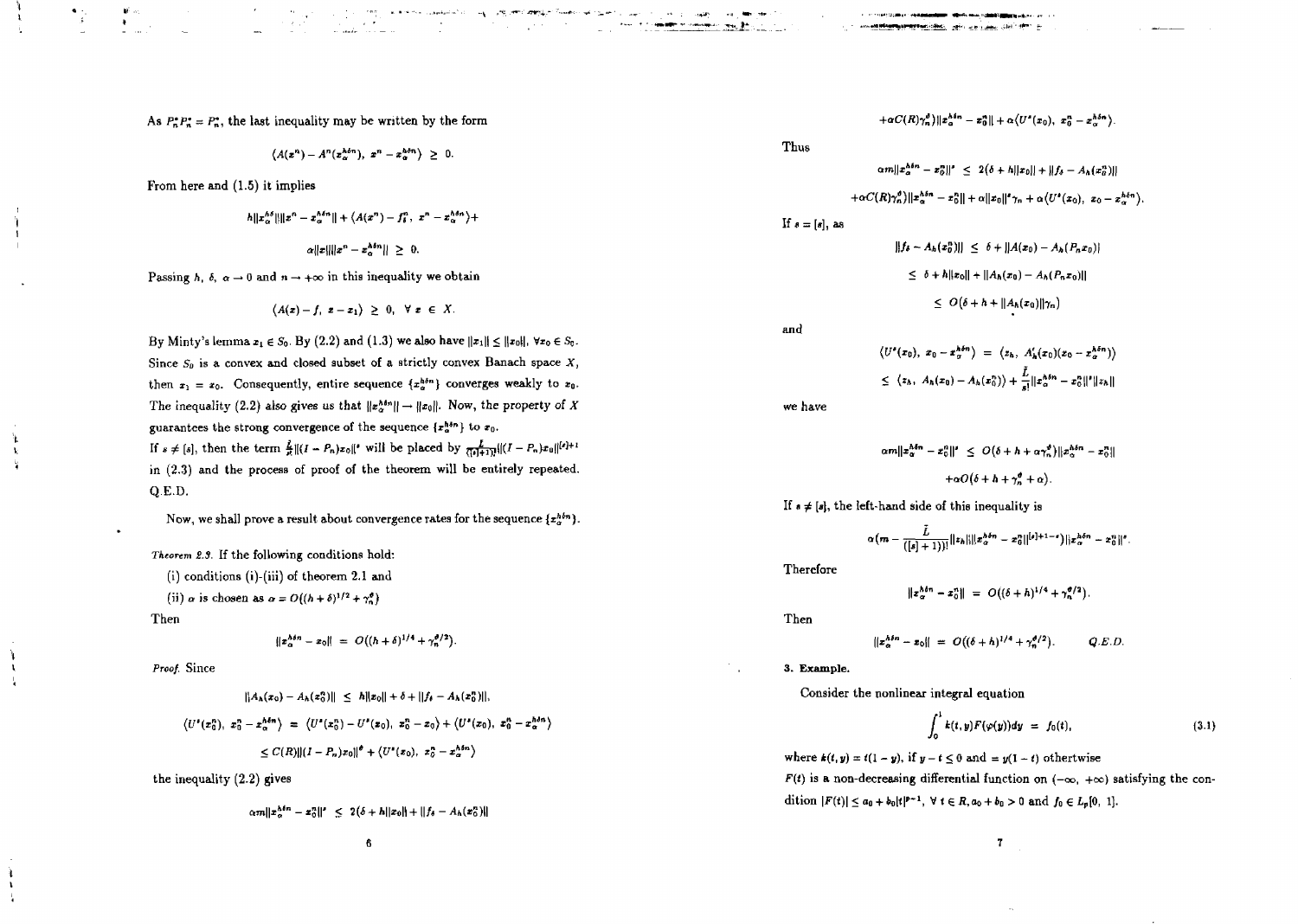Define the operator

$$
(K\varphi)(t) = \int_0^1 k(t,y)\varphi(y)dy, \ \forall \ \varphi \ \in L_q[0, 1], \ p^{-1} + q^{-1} = 1,
$$
  

$$
F(\phi)(t) = F(\phi(t)), \ \forall \ \phi \ \in L_p[0, 1].
$$

Suppose that equation (3.1) has solution  $u(t)$  which is expressed in the form

$$
u(t)=K^*x(t).
$$

Then to find a solution of  $(3.1)$  we have to solve the following equation

$$
Ax \equiv KFK^*x = f_0, f_0 \in X^* := L_p[0, 1],
$$

with the monotone Fréchet differentiable operator A, and  $X = L_q[0, 1]$ .

Obviously, from [9] it follows that the problem (3.1) is an ill-posed one. If  $2 \leq p < +\infty$ , then  $1 < q \leq 2$  and condition (iii) of Theorem 2.1 is described in the form

$$
A''(x_0)x = U'(x_0),
$$

where

$$
U^{*}(\varphi) = ||\varphi||_{L_{\eta}[0,1]}^{2-\eta} |\varphi(t)|^{q-2} \varphi(t), \ t \in [0, 1]
$$

and  $A'(x_0) = K F'(K^*x_0)K^*$ .

Condition (iv) of Theorem (2.1) is  $(q-1)2 \ge \bar{L}||z||$ .

If  $1 < p \leq 2$ , then  $2 < q < +\infty$ , this last condition is superfluous. If  $F^{(2)}(K^*x_0) =$ ... =  $F^{(k)}(K^*x_0) = 0$ , then  $A^{(2)}(x_0) = ... = A^{(k)}(x_0) = 0$ . Function  $F(t)$  which satisfies this conditions in fact exists, for instance

$$
F(t) = (t - t_0)^5 + (t - t_0)
$$

with  $u(t) \equiv t_0$ .

#### **Acknowledgments**

The author would like to thank Professor Abdus Salam, the International Atomic Energy Agency and UNESCO for hospitality at the International Centre for Theoretical Physics, Trieste.

#### **References**

1. I.J. Alber and A.I. Notik, Geometrical properties of Banach spaces and approximation methods solving nonlinear operator equations. Dokl. Acad. Nauk SSSR 276 (1984), 5, 1033-1037.

2. I.J Alber and I.P. Ryazanseva, On solutions of nonlinear problems involving monotone discontinuous operators. Differential uravnenia SSSR 25 (1979), 2, 331-342.

3. I.J Alber and I.P. Ryazanseva, Regularization of nonlinear equations with monotone operators, J. of Comp. Math, and Math, physics SSSR, 15 (1975), 283-289.

4. Ng. Buong, Tikhonov regularization for nonlinear ill-posed problems involving monotone operators: convergence rates and finite-dimensional approx imations. Prepr. Institute of Computer Science, Hanoi, Vietnam 4 (1991).

5. Ng. Buong, Convergence rates of Tikhonov regularization for nonlinear ill-posed problems for monotone perturbations. Prepr. Institute of Computer Science, Hanoi, Vietnam 5 (1991).

6. H.W. Engl and C.W. Groetsch Projection-Regularization for linear operator equations of the first kind. In Special Programs on Inverse Problems, (Proc. of the Center of Math. Anal. IT (1988), Australial Nat.Univ., 17-31), R.S Anderson and G.N.Neusan eds .

7. H.W Engl, K. Kunisch and A. Neubauer, Convergence rates for Tikhonov regularization of non-linear ill-posed problems, Inverse Problems 1989, 5, p.523- 540

8. C.W. Groetsch, On a Regularization-Ritz Method for Fredholm Equations of the First Kind, Journal of Integral Equations, 4 (1982), 173-182.

9. A. Neubauer, Finite-Dimensional Approximations of Constrained Tikhonov-Regula - rized solutions of lil-Posed Linear Operator Equations Math, of Comp. 48 (1987), 178, 565-583.

10. A. Neubauer, An a-poerioti parameter choice for Tikhonov regularization in Hilbert scales leading to optimal convergence rates. SIAM J. Num. Math. 25 (1988), 1313-1326.

11. A. Neubauer, Tikhonov Regularization for nonlinear ill-posed problems: optimal convergence rates and finite-dimensional approximations, Inverse problems 5, (1989), 541-557.

12. A. Neubauer and 0. Scherzer, Finite-dimensional approximation of Tikhonov regularized solutions of nonlinear ill-posed problems, Numer. Funct. Anal, and Optim. 11 (1990) (142), 85-99.

13. I.P. Ryazanseva, On Galerkin's method solving equations with discontinuous monotone operators. Izvestia VUZ, ser. Math. SSSR, (1978), 7, 68-72.

14. I.P. Ryazanseva, On select of regularizating parameters for equations under monotone perturbations. Izvestia VUZ, ser. Math. SSSR, (1981), 8, 39-43.

15. I.P. Ryazanseva, On one algorithm for solving nonlinear monotone equations with an unknown estimate input errors. J. Math, of Comp. and Math, physics SSSR, 29 (1989), 10, 1572-1576.

**r**